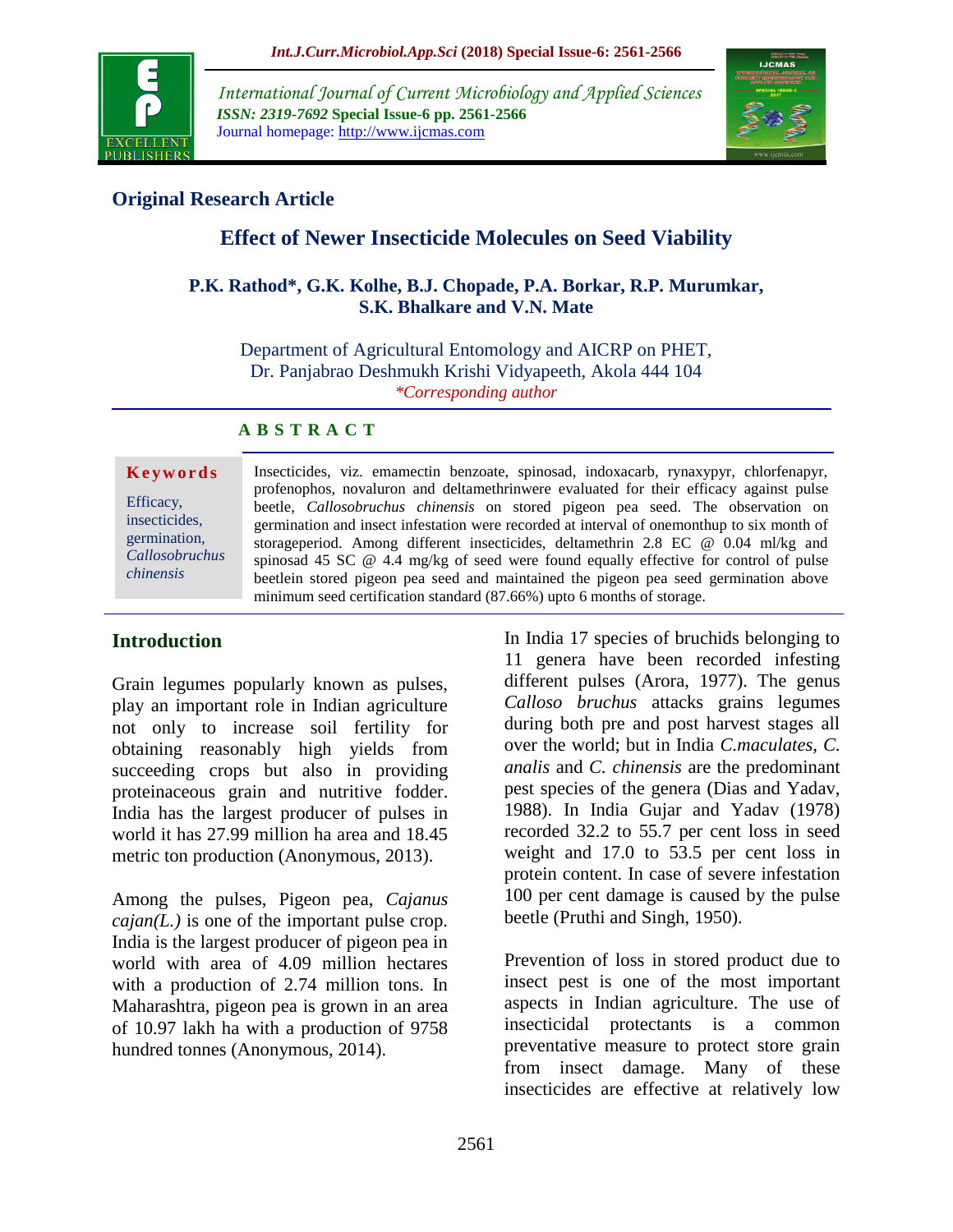dosage and provide long term protection, which can range from six to twelve months (Athanassiou, 2004).

Taking into consideration the need for the management of this pest, present investigations were made to study the efficacy of newer insecticides against pigeon pea pulse beetle under storage condition.

#### **Materials and Methods**

A laboratory experiment was carried out at Seed Technology Research Unit, Dr. PDKV., Akola during 2014-15 to evaluate the efficacy of different insecticides against pigeon pea pulse beetle under ambient conditions with an objective toevaluate the effect of newer insecticide molecules on seed viability,

To obtain adequate culture of *Callosobruchus chinensis,* the adults were collected from the Pulses Research Unit, Dr. PDKV, Akola along with pulses on which eggs were laid by pulse beetle. These eggs laid seeds were kept in plastic container covered with muslin cloth and allowed the adult to emerge from the seeds.

Adults thus collected, were directly introduced into pigeon pea variety AKT-8811 in eight plastic containers and allowed them to lay eggs for seven days. Then adults were transferred into another set of containers and such procedure was repeated.

At the time of release of beetle in treatments, the cultures were sieved before four days to obtain 0-4 day's old beetles. These cultures were grown in laboratory conditions of temperature 27±2'C and relative humidity 70-80 %.

To treat the seeds with various insecticides at different doses required quantity of pesticide was diluted in 5 ml water and treat 1 kg of seed for proper coating. After drying in shade seed was packed in baglets of 2 kg capacity and kept in room under ambient condition.

100 grains of pigeon pea seed were taken out from treated seed in each month for calculating per cent seed germination to study the effect of new insecticides on viability of stored seed.

100 grains were kept on moist paper towel , replicated thrice and kept in seed germination at 25̊ C temperature and 70 % RH. The observation were recorded on seventh day and per cent seed germination was calculated as below

Per cent seed Germination = No. of normal seedling **----------------------------- ×** 100 Total no. of seed kept

#### **Results and Discussion**

The result presented in Table 1indicated that per cent seed infestation after 30 days of storage was absolutely prevented in the seeds treated with deltramethrin 2.8 EC @ 0.04 ml/kg seed, spinosad 45 SC @ 4.4 mg/kg seed and emamectin benzoate 5 SG @ 40 mg/kg seed.

The per cent seed infestation was further increased up to0.34 and 12.99 per cent after 90 days of storage and ultimately reached 1.12 and 17.99 per cent after 180 days of storage, respectively.

Data regarding germination of seeds from table 2 revealed that there was no significant difference in germination of seeds at first month of storage period.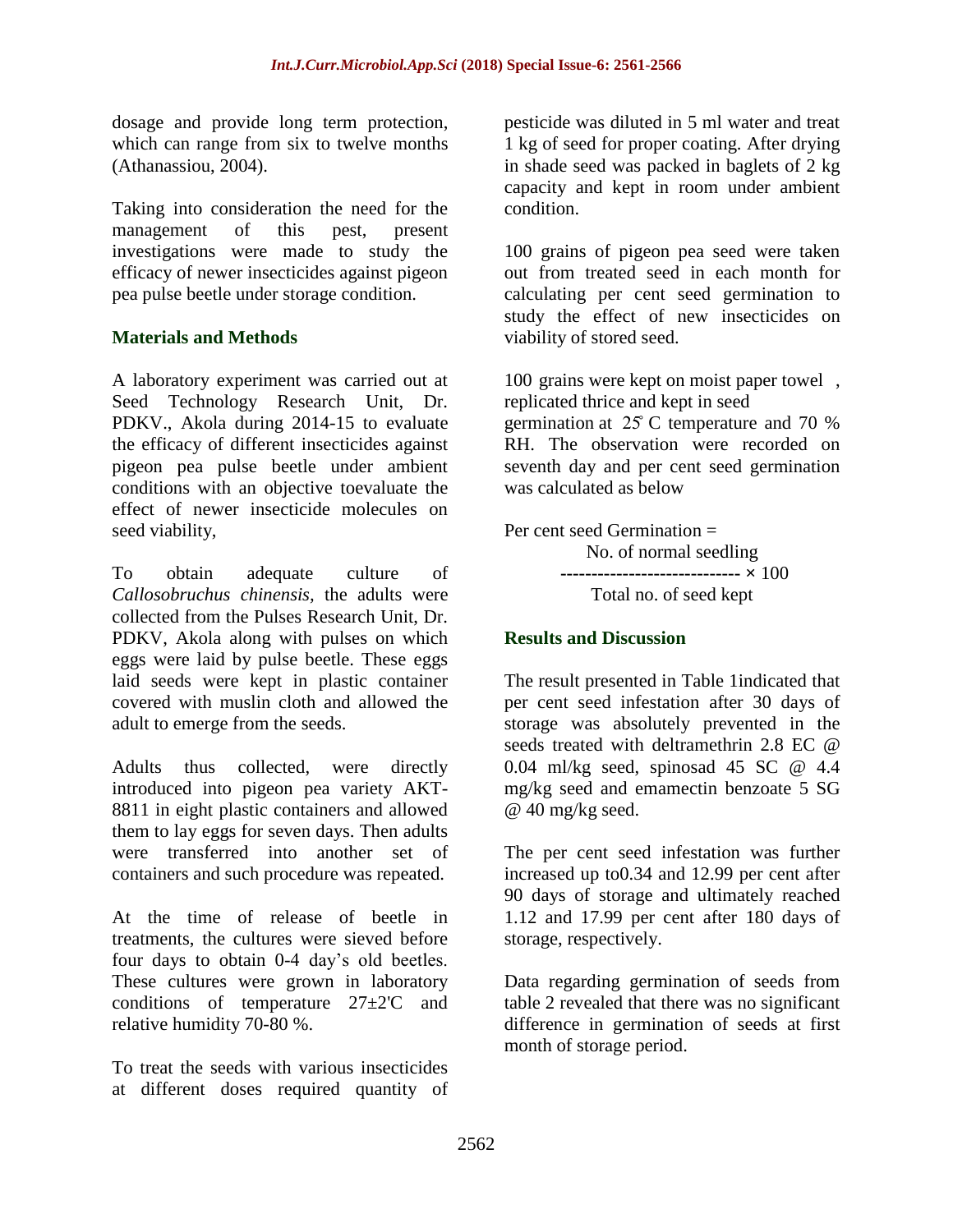| Sr.<br>No.     | <b>Treatments</b>       | Dose/kg<br>seed  | Per cent seed infestation |              |              |              |              |             |
|----------------|-------------------------|------------------|---------------------------|--------------|--------------|--------------|--------------|-------------|
|                |                         |                  | 30 days                   | 60 days      | 90 days      | 120 days     | 150 days     | 180 days    |
|                |                         |                  | after treat.              | after treat. | after treat. | after treat. | after treat. | after treat |
| $\mathbf{1}$   | Emamectin benzoate 5 SG | $40 \text{ mg}$  | 0.00                      | 0.27         | 0.47         | 1.39         | 1.08         | 1.45        |
|                |                         |                  | (0.71)                    | (0.88)       | (0.99)       | (1.18)       | (1.04)       | (1.20)      |
| 2              | Spinosad 45 SC          | $4.4 \text{ mg}$ | 0.00                      | 0.34         | 0.50         | 0.93         | 1.21         | 1.60        |
|                |                         |                  | (0.71)                    | (0.92)       | (1.00)       | (0.97)       | (1.10)       | (1.27)      |
| 3              | Indoxacarb 14.5 SC      | 13.8 mg          | 0.10                      | 1.02         | 1.55         | 2.29         | 2.58         | 3.32        |
|                |                         |                  | (0.77)                    | (1.23)       | (1.43)       | (1.51)       | (1.61)       | (1.82)      |
| $\overline{4}$ | Rynaxypyr 20 EC         | $0.01$ ml        | 0.88                      | 2.32         | 2.59         | 2.91         | 2.99         | 4.24        |
|                |                         |                  | (1.17)                    | (1.68)       | (1.76)       | (1.71)       | (1.73)       | (2.06)      |
| 5              | Chlorfenapyr 10 EC      | $0.02$ ml        | 0.59                      | 1.91         | 2.22         | 2.84         | 3.94         | 4.07        |
|                |                         |                  | (1.05)                    | (1.55)       | (1.65)       | (1.68)       | (1.99)       | (2.02)      |
| 6              | Profenophos 50 EC       | $0.004$ ml       | 0.33                      | 1.19         | 1.47         | 2.43         | 3.07         | 3.37        |
|                |                         |                  | (0.90)                    | (1.30)       | (1.40)       | (1.56)       | (1.75)       | (1.84)      |
| $\overline{7}$ | Novaluron 10 EC         | $0.05$ ml        | 0.16                      | 0.95         | 1.37         | 1.73         | 2.16         | 2.64        |
|                |                         |                  | (0.81)                    | (1.20)       | (1.37)       | (1.32)       | (1.47)       | (1.63)      |
| 8              | Deltramethrin 2.8 EC    | $0.04$ ml        | 0.00                      | 0.00         | 0.34         | 0.68         | 0.99         | 1.12        |
|                |                         |                  | (0.71)                    | (0.71)       | (0.92)       | (0.83)       | (1.00)       | (1.06)      |
| 9              | Untreated control       | ----             | 8.73                      | 6.81         | 12.99        | 16.42        | 16.71        | 17.99       |
|                |                         |                  | (3.04)                    | (2.70)       | (3.67)       | (4.05)       | (4.09)       | (4.21)      |
|                | F' test                 |                  | Sig.                      | Sig.         | Sig.         | Sig.         | Sig.         | Sig.        |
|                | $SE(m) \pm$             |                  | 0.04                      | 0.02         | 0.03         | 0.03         | 0.04         | 0.04        |
|                | CD at $5%$              |                  | 0.13                      | 0.08         | 0.10         | 0.10         | 0.13         | 0.13        |
|                | <b>CV</b>               |                  | 6.92                      | 3.67         | 3.99         | 3.65         | 4.64         | 4.12        |

## **Table.1** Effect of insecticides on per cent infestation of pigeon pea seed by *Callosobruchus chinensis*

Figures in parenthesis are corresponding Square root  $\sqrt{X + 0.5}$  transformation values.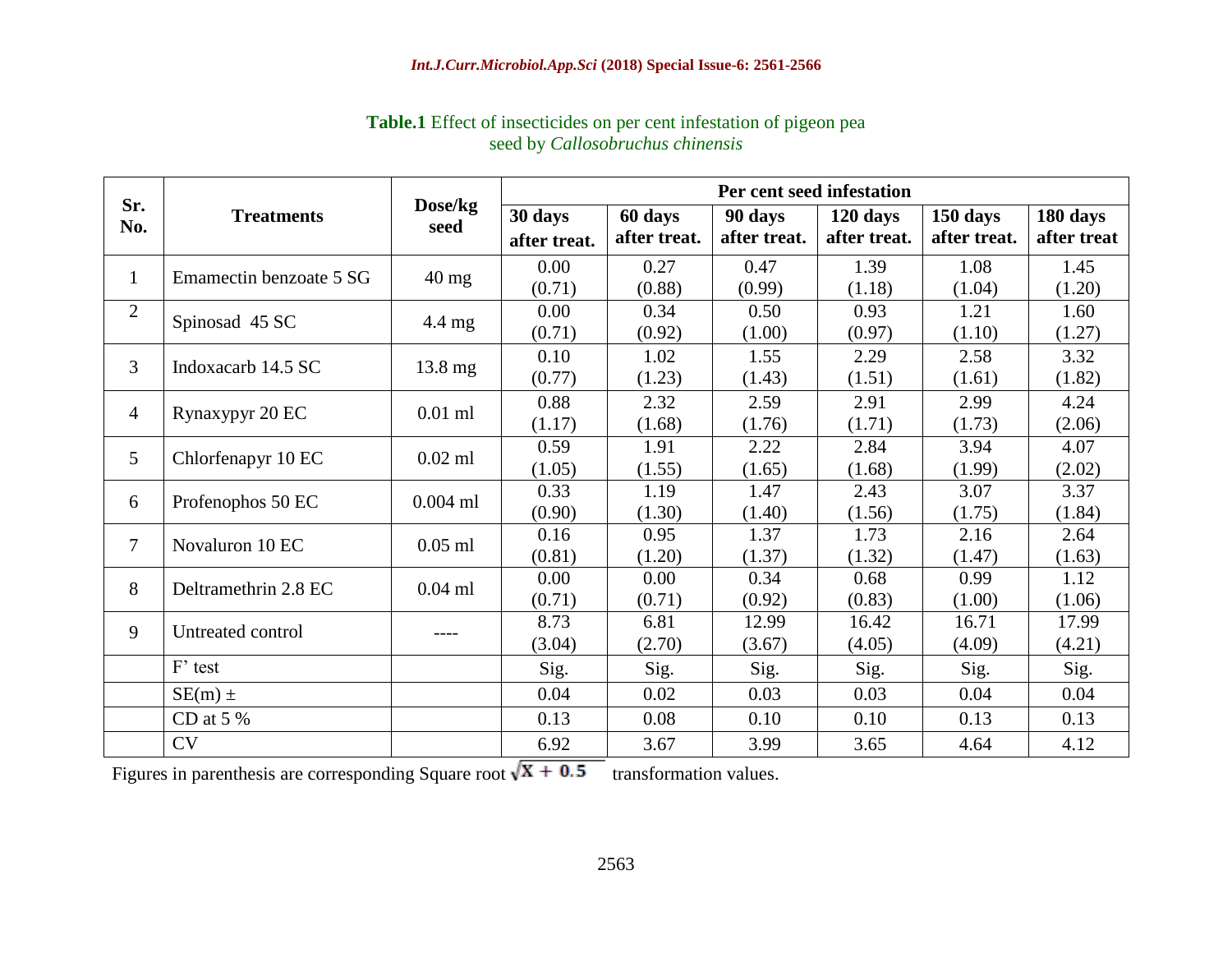| Sr.<br>No.      | <b>Treatments</b>       | <b>Doses</b><br>/kg seed | Per cent seed germination |                         |                         |                          |                          |                          |
|-----------------|-------------------------|--------------------------|---------------------------|-------------------------|-------------------------|--------------------------|--------------------------|--------------------------|
|                 |                         |                          | 30 days<br>after treat.   | 60 days<br>after treat. | 90 days after<br>treat. | 120 days<br>after treat. | 150 days<br>after treat. | 180 days<br>after treat. |
| $\mathbf{1}$    | Emamectin benzoate 5 SG | $40 \text{ mg}$          | 90.00                     | 91.00                   | 89.00                   | 87.66                    | 88.00                    | 86.00                    |
|                 |                         |                          | (9.49)                    | (9.54)                  | (9.43)                  | (9.36)                   | (9.38)                   | (9.27)                   |
| $\overline{2}$  | Spinosad 45 SC          | $4.4 \text{ mg}$         | 89.66                     | 88.66                   | 87.66                   | 88.00                    | 87.66                    | 87.00                    |
|                 |                         |                          | (9.47)                    | (9.42)                  | (9.36)                  | (9.38)                   | (9.36)                   | (9.33)                   |
| $\overline{3}$  | Indoxacarb 14.5 SC      | $13.8 \text{ mg}$        | 90.33                     | 88.00                   | 86.00                   | 85.33                    | 85.00                    | 85.00                    |
|                 |                         |                          | (9.50)                    | (9.38)                  | (9.27)                  | (9.24)                   | (9.22)                   | (9.22)                   |
| $\overline{4}$  | Rynaxypyr 20 EC         | $0.01$ ml                | 90.00                     | 89.33                   | 87.33                   | 85.00                    | 84.66                    | 84.66                    |
|                 |                         |                          | (9.49)                    | (9.45)                  | (9.34)                  | (9.22)                   | (9.20)                   | (9.20)                   |
| $5\overline{)}$ | Chlorfenapyr 10 EC      | $0.02$ ml                | 89.66                     | 89.66                   | 88.00                   | 85.66                    | 85.00                    | 85.00                    |
|                 |                         |                          | (9.47)                    | (9.47)                  | (9.38)                  | (9.26)                   | (9.22)                   | (9.22)                   |
| 6               | Profenophos 50 EC       | $0.004$ ml               | 89.00                     | 88.66                   | 87.00                   | 86.33                    | 86.33                    | 86.33                    |
|                 |                         |                          | (9.43)                    | (9.42)                  | (9.33)                  | (9.29)                   | (9.29)                   | (9.29)                   |
| $\tau$          | Novaluron 10 EC         | $0.05$ ml                | 89.66                     | 90.00                   | 87.66                   | 87.66                    | 87.00                    | 86.00                    |
|                 |                         |                          | (9.47)                    | (9.49)                  | (9.36)                  | (9.36)                   | (9.33)                   | (9.27)                   |
| 8               | Deltramethrin 2.8 EC    | $0.04$ ml                | 90.33                     | 90.33                   | 89.00                   | 89.00                    | 87.00                    | 87.66                    |
|                 |                         |                          | (9.50)                    | (9.50)                  | (9.43)                  | (9.43)                   | (9.33)                   | (9.36)                   |
| 9               | Untreated control       | ----                     | 91                        | 90.66                   | 86.66                   | 85.33                    | 83.66                    | 84.00                    |
|                 |                         |                          | (9.54)                    | (9.52)                  | (9.31)                  | (9.23)                   | (9.15)                   | (9.16)                   |
|                 | F' test                 |                          | <b>NS</b>                 | <b>NS</b>               | <b>NS</b>               | <b>NS</b>                | <b>NS</b>                | <b>NS</b>                |
|                 | $SE(m)$ ±               |                          | 0.08                      | 0.09                    | 0.08                    | 0.09                     | 0.08                     | 0.08                     |

# **Table.3** Effect of insecticides on per cent germination of pigeon pea seeds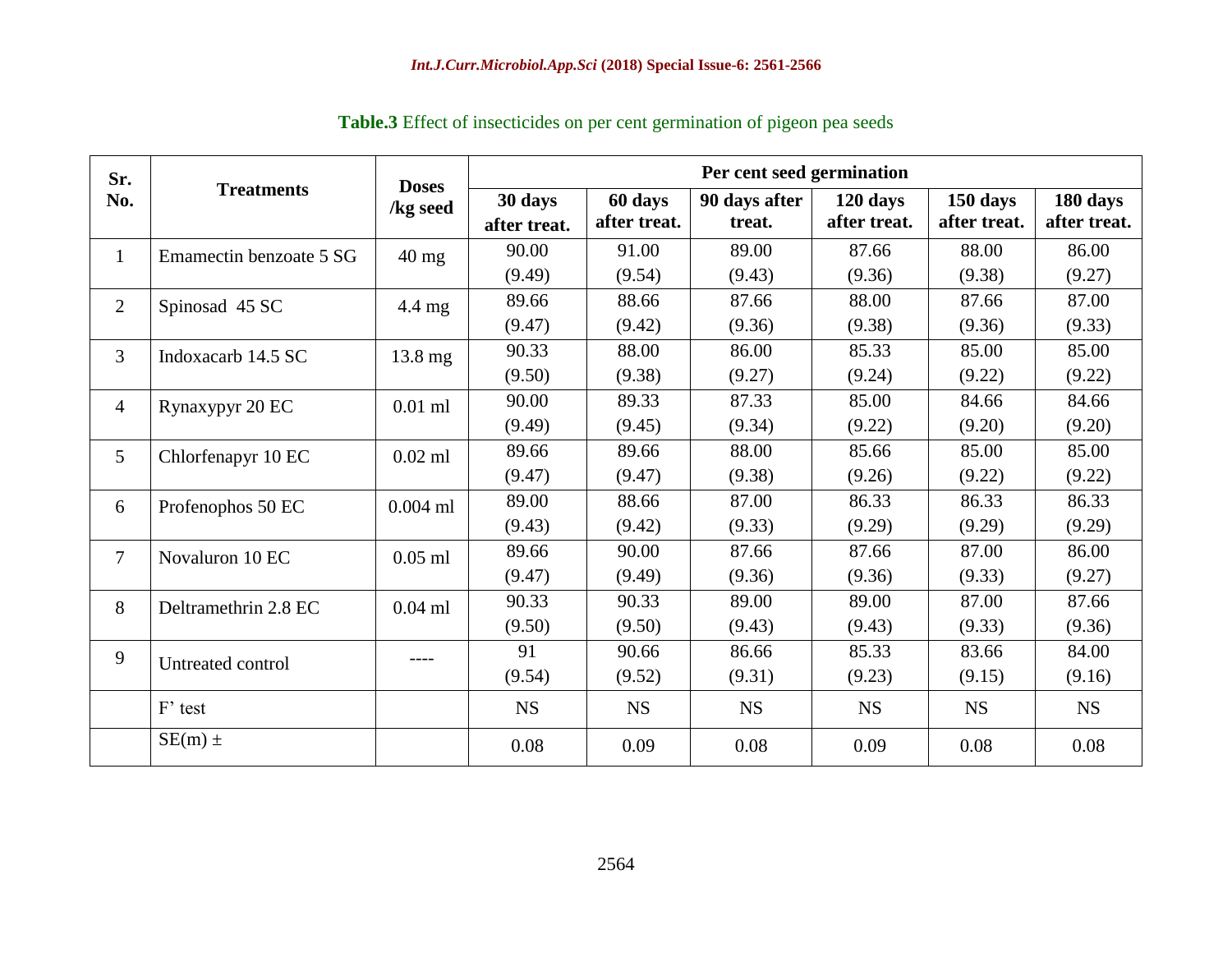Generally germination is the combined effect of insecticidal treatment as well as *Callosobruchis chinensis* infestation. But there are no references on effect of insecticide on germination of seeds. Non significant result was found in respect of effect of insecticides on per cent seed germination of pigeon pea seeds after the six month of storage. In all the treatments except untreated control after six months showed that all the insecticides specially deltramethrin 2.8 EC @ 0.04 ml/kg seed, spinosad 45 SC @ 4.4 mg/kg seed and emamectin benzoate 5 SG @ 40 mg/kg seed had no adverse effect on germination. However, the germination of seeds ranged from 84-87.66 per cent. Maximum per cent seed germination was recorded in treatment deltramethrin 2.8 EC @ 0.04 ml/kg seed (87.66%).

In present study all seed insecticides were found safefor seed dressing without deleterious effect on germination of pigeon pea seed. Hence, these new molecules can be safely used against storage pulse beetle of pigeon pea.

The findings of present investigation are in close conformity with the findings of Athanassiou *et al.,*(2004) who found that deltamethrin was effective against storedproduct pests and can provide a long-term protection that lasts four months or more. Kadam *et al.,*(2013) studied that deltamethrin 2.8 EC @ 0.04 ml/kg or lufenuron 5 EC @ 0.1 ml/kg or emamectin benzoate 5 SG @ 40 mg/kg of seed were found equally effective for control of stored grain pest of chickpea up to 9 months of storage. Kumari *et al.,*(2014) reported that the infestation due to pulse beetle in pigeon pea seed was minimum (3.66%) in emamectin benzoate after two months of storage in gunny bag and statistically at par with deltamethrin and spinosad.

Dikshit (2002) who stated that deltamethrin insecticides did not affect the germination of treated pulse seed. Similar results were obtained by Patilet al.,(2006) where deltamethrin shown significantly higher germination than untreated control. Kadam et al.(2013) studied that deltamethrin 2.8 EC @ 0.04 ml/kg or lufenuron 5 EC @ 0.1 ml/kg or emamectin benzoate 5 SG @ 40 mg/kg of seed were found equally effective for control of stored grain pest of chickpea and maintained the chickpea seed germination above minimum seed certification standard (85%) up to 9 months of storage.

Similar results were obtained by Pal and Katiyar (2013) evaluated deltamethrin @ 40 mg /kg seed were observed most effective against pulse beetle infesting moong bean up to twelve months of storage without deteriorating the viability of seed. Mandali and Reddy (2014) who studied that deltamethrin maintained the seed germination above seed certification standards in red gram

## **References**

- Anonymous, 2013.http://agropedia.iitk.ac.in/ content/area-production and productivity-major-pulses.
- Anonymous,2014.http://articles.economicti mes.indiatimes.com/2014-0722/news/ 40727909\_1\_pulses-outputfoodgrains-output-crop- year.
- Arora, G.L. 1977. Bruchidae of North-West India.Oriental Insects Supplement No.7.The association for the study of orienta Insects, New Delhi.pp-132.
- Athanassiou, C. G., N. G. Kavallieratos, B. J. Vayias, A. S. Papagregoriou, C. B. Dimizas, C. Buchelos 2004. Residual toxicity of beta cyflurthrin, alpha cypermethrin and deltamethrin against *Tribolium confusum* Jacquelin du Val